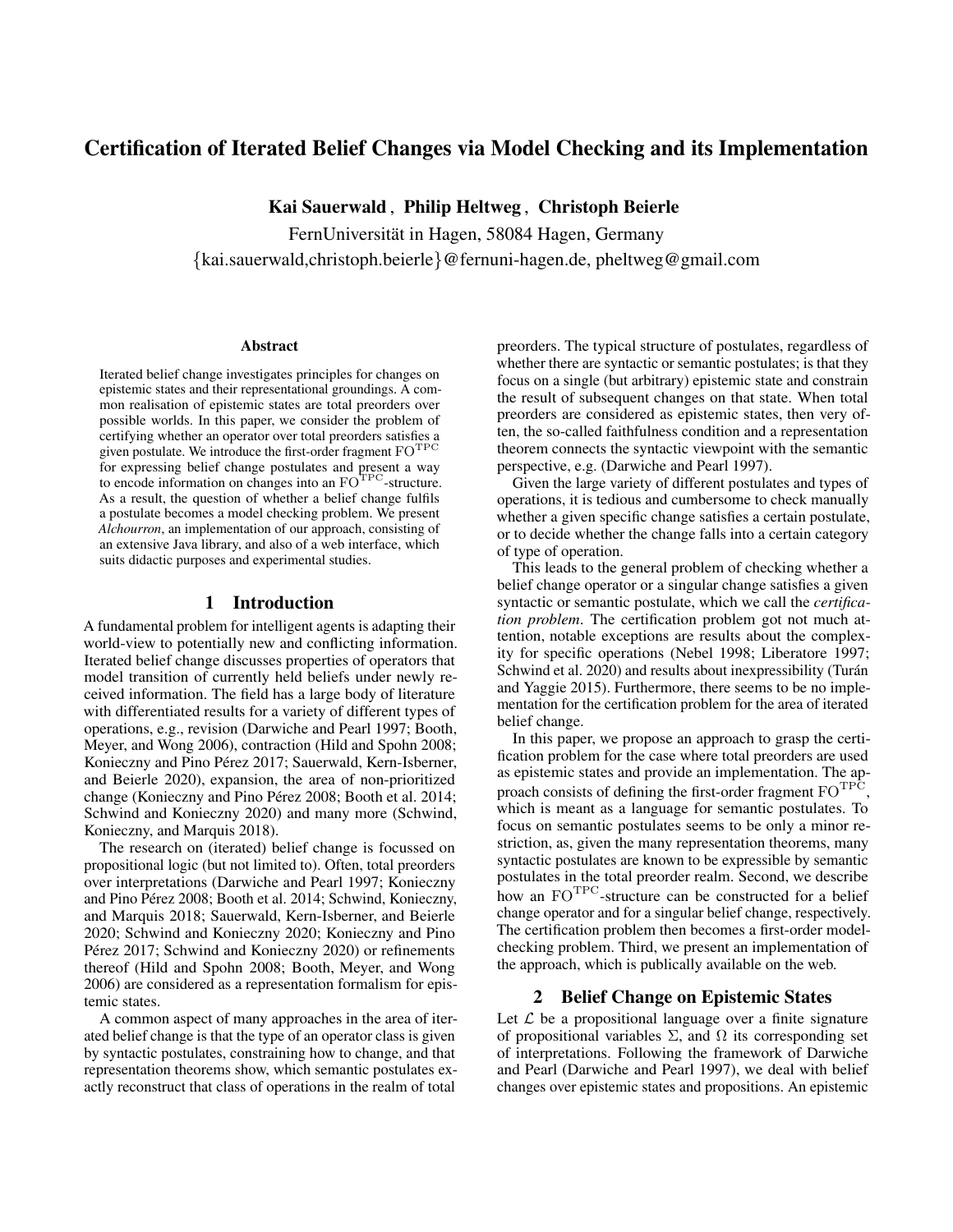<span id="page-1-2"></span>

| Predicate             | Intended meaning                                | Exemplary appearance                               |
|-----------------------|-------------------------------------------------|----------------------------------------------------|
| Mod(w, x)             | w is a model of $x$                             | $\omega \in Mod(\Psi), \omega \in Mod(\alpha)$     |
| $LessEQ(w_1, w_2, e)$ | $w_1 \leqslant w_2$ in e                        | $\omega_1 \leqslant_{\Psi} \omega_2$               |
| Int(w)                | $w$ is an interpretation                        | $\omega \in \Omega$                                |
| ES(e)                 | $e$ is an epistemic state                       | $\Psi \in \mathcal{E}$                             |
| Form(a)               | a is a formula                                  | $\alpha \in \mathcal{L}$                           |
| Function              | Intended meaning                                | Exemplary appearance                               |
| $op(e_0, a)$          | $op(e_0, a)$ is a result of changing $e_0$ by a | $\Psi * \alpha = \Psi'$                            |
| or(a,b)               | propositional disjunction                       | $Bel(\Psi \circ (\alpha \vee \beta)) = \dots$      |
| not(a)                | propositional negation                          | $\neg \alpha \notin \text{Bel}(\Psi \circ \alpha)$ |

Figure 1: Allowed predicates and functions symbols in  $FO<sup>TPC</sup>$ , their intended meaning and how they are typically formulated in belief change literature.

state is an abstract entity from a set  $\mathcal{E}$ , where each  $\Psi \in \mathcal{E}$ is equipped with a deductively closed set  $Bel(\Psi)$ . A belief change operator is a function  $\circ : \mathcal{E} \times \mathcal{L} \to \mathcal{E}$ . In this paper, we only consider operators satisfying the following syntaxindependence condition for each  $\Psi \in \mathcal{E}$  and  $\alpha, \beta \in \mathcal{L}$ :

<span id="page-1-0"></span>(sAGM5es<sup>\*</sup>) if  $\alpha \equiv \beta$ , then  $\Psi \circ \alpha = \Psi \circ \beta$ 

Here [\(sAGM5es\\*\)](#page-1-0) is a stronger version of the *extensionality* postulate from the revision approach by Alchourrón, Gärdenfors and Makinson [\(1985\)](#page-4-13) (AGM).

The framework by Darwiche and Pearl is different from the classical setup for belief revision theory by Alchourrón. Gärdenfors and Makinson [\(1985\)](#page-4-13), where deductively closed sets (called belief sets) are used as states (Fermé and Hansson [2011\)](#page-4-14). However, the richer structure of epistemic states is necessary to include the information required to capture the change strategy of iterative belief change [\(Darwiche and Pearl](#page-4-0) [1997\)](#page-4-0).

There are many possible instantiations of  $\mathcal{E}$ ; however, we will stick here to the very common one by total preorders. More precisely, we consider total preorders over  $\Omega$  that fulfil the so-called faithfulness condition [\(Katsuno and Mendelzon](#page-4-15) [1992;](#page-4-15) [Darwiche and Pearl 1997\)](#page-4-0), stating that the minimal elements of each total preorder  $\leq \psi \in \mathcal{E}$  are exactly the models of Bel(Ψ), i.e.,  $Mod(Bel(\Psi)) = min(\Omega, \leq)$ . Thus, in the scope of this paper, each total preorder  $\leq \epsilon$  is assumed to entirely describe an epistemic state.

#### 3 Problem Statement

Postulates are central objects in the area of (iterative) belief change and are grouped together to define classes of belief change operators in a descriptive way. The problem we address is to check whether a given operator satisfies a postulate, i.e., belongs to a class of change operators specified by postulates. We call this particular problem the certification problem (which could be considered as a generalisation of the revision problem [\(Nebel 1998\)](#page-4-9)):

CERTIFICATION-PROBLEM

Given: A belief change operator  $\circ$  and a postulate  $P$ Question: Does  $\circ$  satisfy the postulate  $P$ ?

Clearly, information about a whole belief change operator is available or even finitely representable only in few application scenarios. This gives rise to several sub-problems depending on how much information of the particular operator is known. Apart from the full operator ◦, we consider the certification of the following cases:

- A singular belief change from  $\Psi$  to  $\Psi'$  by  $\alpha$ , i.e.: Does  $\Psi \circ \alpha = \Psi'$  hold?
- A sequence of belief changes  $\Psi_1 \circ \alpha_1 = \Psi_2$ , and  $\Psi_2 \circ \alpha_2 =$  $\Psi_3$ , and ...
- All singular belief changes on a state  $\Psi$ , i.e. the set  $\{(\Psi_1, \alpha, \Psi_2) \in \circ \mid \Psi = \Psi_1\}$

In the next section we present a model-checking based formalisation of the CERTIFICATION-PROBLEM.

# 4 The Approach

<span id="page-1-3"></span>In belief change, postulates are usually described by common mathematical language, which is close to (first-order) predicate logic. In the following, we use the toolset of firstorder logic to formalise the CERTIFICATION-PROBLEM as a first-order model-checking problem.

Language for Postulates As an initial study, we considered several postulates from literature on iterated belief change, e.g. [\(Darwiche and Pearl 1997;](#page-4-0) [Booth and Meyer 2006;](#page-4-16) [Jin and Thielscher 2007;](#page-4-17) [Booth 2002;](#page-4-18) [Nayak, Pagnucco, and](#page-4-19) [Peppas 2003\)](#page-4-19), and selected the most common predicates and functions used. We compiled them into a fragment of first-order logic with equality over a fixed set of predicates and function symbols<sup>[1](#page-1-1)</sup>, denoted by  $\mathrm{FO}^{\mathrm{TPC}}$  (Total Preorder Change), with the intention to describe changes over total preorders. Figure [1](#page-1-2) summarises the permitted symbols and describes only the minimal required set.

Several common predicates and functions used in postulates are expressible by the means of  $FO<sup>TPC</sup>$  by employing this minimal set, e.g. logical entailment, semantic equality, the strict part of a total preorder, checking whether a formula has no model, etc. For a specific example, consider the following:

$$
LogImpl(x, y) := \forall w. Int(w) \rightarrow (Mod(w, x) \rightarrow Mod(w, y))
$$

<span id="page-1-1"></span> $1$ Note that we could also use a fragment of many-sorted firstorder logic. However, some predicates are "overloaded" in respect to sorts.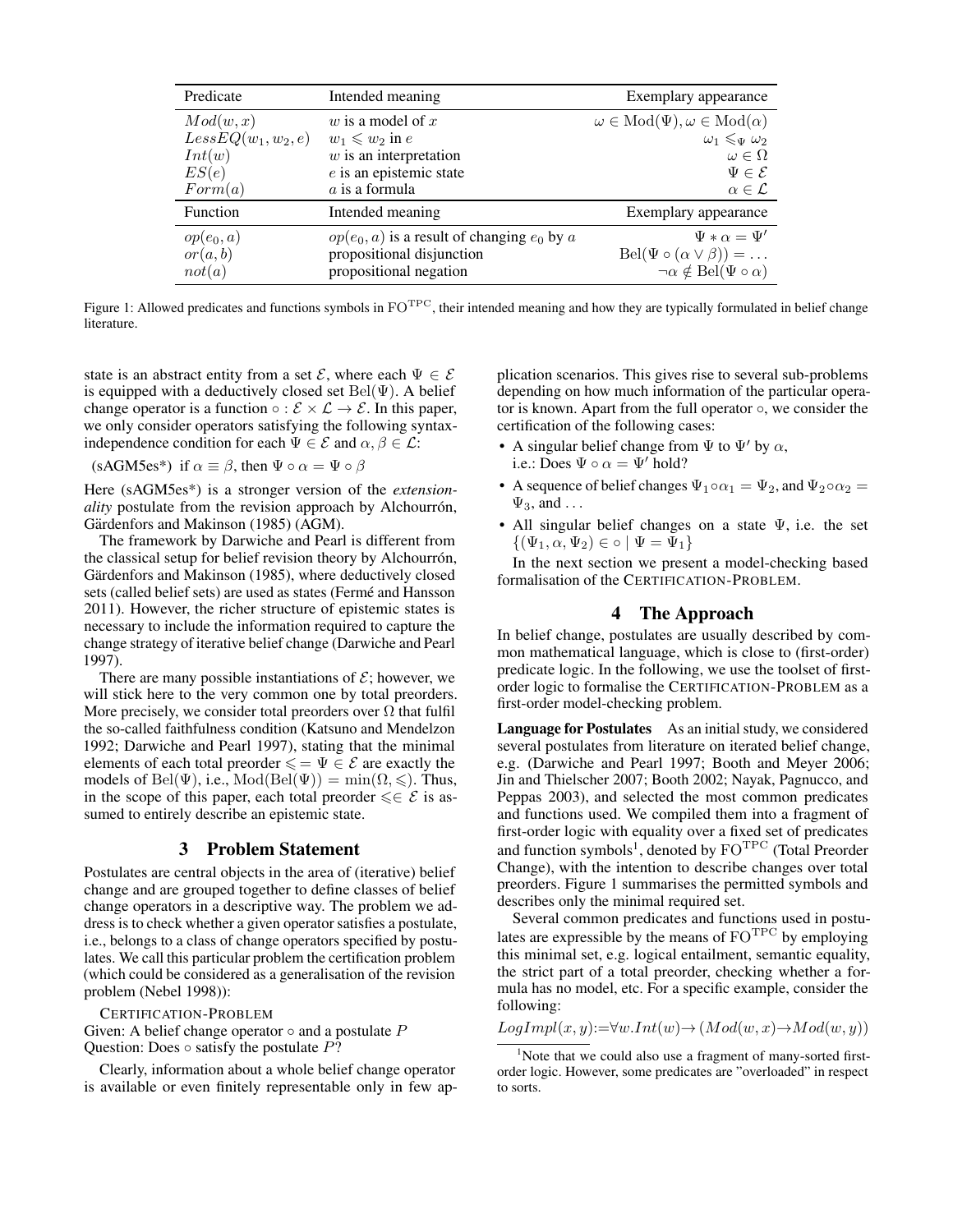<span id="page-2-3"></span>

| Universe                                     | $U^{\mathcal{A}_C} = \Omega \cup {\Psi_0, \Psi_1} \cup \mathcal{P}(\Omega)$                                                                                          |
|----------------------------------------------|----------------------------------------------------------------------------------------------------------------------------------------------------------------------|
| Predicates                                   |                                                                                                                                                                      |
| $Mod^{A_C}$                                  | $=\{(\omega, x) \mid x \in \mathcal{P}(\Omega) \cup \{\Psi_0, \Psi_1\}, \omega \in \text{Mod}(x)\}\$                                                                 |
| $Int^{A_C}$                                  | $=$ $\Omega$                                                                                                                                                         |
| $ES^{\mathcal{A}_{C}}$                       | $= {\Psi_0, \Psi_1}$                                                                                                                                                 |
| $Form^{\mathcal{A}_C} = \mathcal{P}(\Omega)$ |                                                                                                                                                                      |
|                                              | Less $EQ^{\mathcal{A}_C} = \{(\omega_1, \omega_2, \Psi_i) \mid \omega_1 \leq \Psi_i \omega_2\}$                                                                      |
| <b>Functions</b>                             |                                                                                                                                                                      |
| $or^{\mathcal{A}_C}$                         | $e_0^{A_C} = \Psi_0$<br>$= \lambda \alpha_1, \alpha_2, \alpha_1 \cup \alpha_2$                                                                                       |
| $not^{A_C}$                                  | $a^{\mathcal{A}_C} = \text{Mod}(\alpha)$<br>$= \lambda \alpha_1 \cdot \Omega \setminus \alpha_1$                                                                     |
| $op^{\mathcal{A}_C}$                         | $= (\{(\Psi, \beta, \Psi) \mid \beta \in \mathcal{P}(\Omega), \Psi \in {\Psi_0, \Psi_1}\} \setminus {\{\Psi_0, \alpha, \Psi_0\}}) \cup {\{\Psi_0, \alpha, \Psi_1\}}$ |

Figure 2: Structure  $\mathcal{A}_C$ , encoding a singular change  $C = (\Psi_0, \alpha, \Psi_1)$ 

where  $LogImpl(x, y)$  describes that x logically implies y.

For illustration, we consider some aspects about belief change postulates. First, belief change postulates are typically formulated with a locality aspect; every postulate focusses an initial state and a change formula  $\alpha$ , describing a condition for this change. As prominent examples, the following postulates are an excerpt of the AGM revision postulates (Alchourrón, Gärdenfors, and Makinson 1985):

$$
(\text{AGM2*}) \ \alpha \in \text{Bel}(\Psi \circ \alpha)
$$

(AGM7\*) Bel( $\Psi \circ (\alpha \wedge \beta)$ ) ⊂  $Cn(\text{Bel}(\Psi \circ \alpha) \cup {\beta})$ )

In FO<sup>TPC</sup>, we address this by reserving  $e_0$  and a as special terms, where  $e_0$  denotes the initial state and  $\alpha$  denotes the formula representing the new information.

Postulates for (iterated) belief change typically come in two fashions: *Semantic postulates* describe changes in a semantic domain, such as faithful total preorders. For example, consider the following postulate:

<span id="page-2-0"></span>
$$
(CR1) if  $\omega_1, \omega_2 \in \text{Mod}(\alpha)$ , then  $\omega_1 \leq \psi \omega_2 \Leftrightarrow \omega_1 \leq \psi \circ \alpha \omega_2$
$$

<span id="page-2-4"></span>This could be expressed in  $FO<sup>TPC</sup>$  by the following formula  $\varphi$ [\(CR1\)](#page-2-0):

$$
\varphi_{\text{(CR1)}} = \forall w1, w2. \n(Int(w_1) \land Int(w_2) \land ES(e_0) \land Form(a)) \n\to (LessEQ(w_1, w_2, e_0) \n\leftrightarrow LessEQ(w_1, w_2, op(e_0, a)))
$$
\n(1)

On the other hand, *syntactic postulates* describe changes of  $Bel(\Psi)$ . Aside of the AGM revision postulates, prominent examples are the Darwiche-Pearl postulates for revision [\(Darwiche and Pearl 1997\)](#page-4-0) such as:

<span id="page-2-1"></span>
$$
(DP1) if  $\beta \models \alpha$ , then  $\text{Bel}(\Psi \circ \alpha \circ \beta) = \text{Bel}(\Psi \circ \beta)$
$$

Several representation results in the literature show how syntactic and semantic postulates are interrelated. For instance, it is well-known that, given  $\circ$  is an AGM revision operator, [\(CR1\)](#page-2-0) holds if and only if [\(DP1\)](#page-2-1) holds [\(Darwiche and Pearl](#page-4-0) [1997\)](#page-4-0). Moreover, the semantic and syntactic domains are of course related, which allows us to describe many predicates used in the syntactic realm by semantic means. For example,

a statement like Bel( $\Psi \circ \alpha \circ \beta$ ) = Bel( $\Psi \circ \beta$ ) is expressible in  $FO<sup>TPC</sup>$  by employing the following formula:

$$
Bel(a, e) := (Form(a) \land ES(e))
$$
  

$$
\rightarrow (\forall x. Mod(x, a) \leftrightarrow Mod(x, e))
$$

We describe now how objects like belief change operators, singular changes and so on are related to  $FO^{TPC}$  formulas.

<span id="page-2-5"></span>Encoding as Model-Checking Internally, we use the standard truth-functional semantics of first-order logic for FOTPC. Therefore, we translate a belief change operator, respectively the known part of it, into a first-order structure.

The general idea is to define a structure  $A$  by the following pattern: The universe  $U^{\mathcal{A}}$  consists of all propositional interpretations Ω, all formulas from L and all considered epistemic states from  $\Psi$ , i.e., the total preorders over  $\Omega$ . We represent formulas by their models, i.e., by elements of  $2^2$  $2^2$  $\mathcal{P}(\Omega)$ . The rationale is that, because of (sAGM5es<sup>\*</sup>), the considered belief change operators are insensitive to syntactic differences. Additionally, predicates are interpreted in the straight-forward manner, e.g., Int is interpreted as all propositional interpretations,  $\overline{Int}^{\mathcal{A}} = \Omega$ , and  $\overline{L}$ essEQ allows access to the total preorder  $\Psi$  of each epistemic state,  $LessEQ^{\mathcal{A}} = \{(\omega_1, \omega_2, \Psi_i) \mid (\omega_1, \omega_2) \in \Psi_i\}.$  Depending on whether a full change operator, a singular change, or another sub-problem is considered, some special treatment is necessary.

For instance, consider the signature  $\Sigma = \{a, b\}$ , yielding the interpretations  $\Omega = \{ab, \overline{a}b, a\overline{b}, \overline{a}\overline{b}\}\.$  Moreover, consider the singular change  $C = (\Psi_0, \alpha, \Psi_1)$ , where  $\Psi_0 = \leq 0$  is the total preorder treating every interpretation to be equally plausible, i.e.,  $ab =_0 \overline{ab} =_0 \overline{ab} =_0 \overline{ab}$ . Furthermore, let  $\alpha = a$ . The total preorder  $\Psi_1 = \xi_1$  treats all a-models to be equally plausible, but prefers them over all non amodels, which are considered to be equally plausible, i.e.  $ab =_1 ab <_1 \overline{a}b =_1 \overline{a}b$ . We construct a structure  $\mathcal{A}_C$  as follows: The universe is given by  $U^{\mathcal{A}_C} = \Omega \cup {\Psi_0, \Psi_1} \cup \mathcal{P}(\Omega)$ . The predicates and function symbols are interpreted accord-ing to Figure [2.](#page-2-3) The terms  $e_0$  and a are interpreted as  $e_0^{\mathcal{A}_C} = \Psi_0$  and  $a^{\mathcal{A}_C} = \text{Mod}(\alpha)$ .

<span id="page-2-2"></span> ${}^{2}P(\cdot)$  is the powerset function.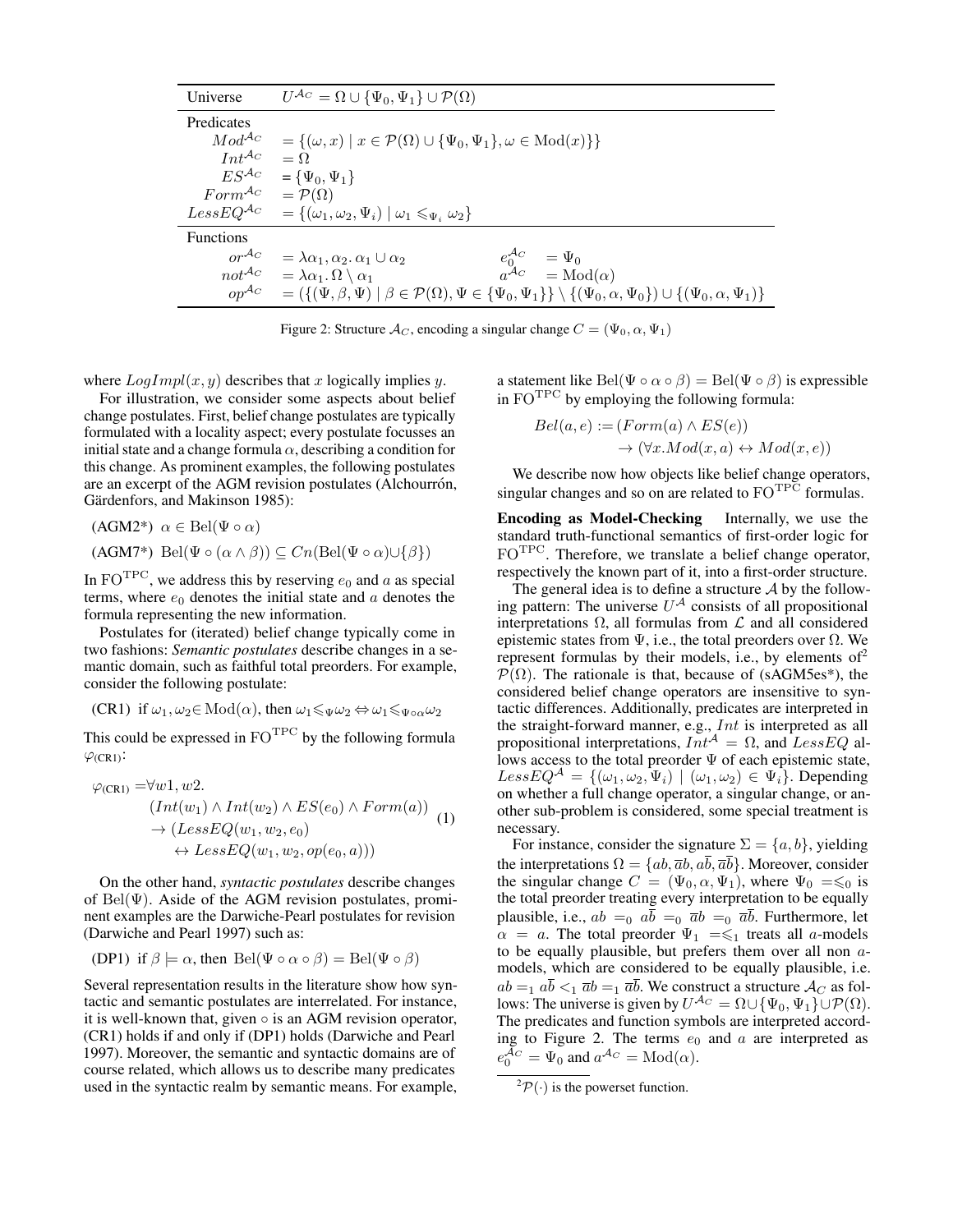<span id="page-3-1"></span>

Figure 3: Input fields for the change from  $\Psi_0$  to  $\Psi_1$  by  $\alpha = a$  in Alchourron.

In summary, the CERTIFICATION-PROBLEM of whether  $C$  satisfies [\(CR1\)](#page-2-0) is expressed as a model-checking problem for  $FO<sup>TPC</sup>$ , i.e., a change C satisfies the postulate [\(CR1\)](#page-2-0) if  $\mathcal{A}_C \models \varphi_{C(R1)}$  holds, where  $\varphi_{C(R1)}$  is the formula given in [\(1\)](#page-2-4).

## 5 Implementation

We provide an implementation of the approach by combining independent, self-developed Java libraries. The approach is publicly accessible by a web-frontend called *Alchourron*[3](#page-3-0) , which expands on the previous work by Sauerwald and Haldimann [\(Sauerwald and Haldimann 2019\)](#page-4-20). The currently available version allows the specification of a singular belief change using a browser-based client. First, the user decides on a propositional signature for the language of the belief change. Then a prior total preorder, an input formula, as well as the posterior total preorder is entered. Figure [3](#page-3-1) illustrates the belief change input.

After specifying the change, Alchourron allows the user to check whether several preconfigured belief change postulates are satisfied. Optionally, a user can also enter her own postulate by defining a first-order formula using  $FO^{TPC}$ . Formulas are described in TPTP syntax [\(Sutcliffe 2017\)](#page-4-21), e.g., the postulate [\(CR1\)](#page-2-0) from Section [4](#page-1-3) can be expressed as follows:

```
! [W1,W2] :
((int(W1) & int(W2) & mod(W1, A) & mod(W2,
    A))
\Rightarrow (lesseq(W1, W2, E0)
   \le lesseq(W1, W2, op(E0, A))))
```
Internally, Alchourron has a client-server architecture. The implementation is highly modularized, and we expect reusability of components for further projects. In particular, postulate checking via compilation into a model-checking problem as described in Section [4](#page-2-5) is happening completely on the server side. Display of total preorders is provided by web components<sup>[4](#page-3-2)</sup> that can also represent *ordinal conditional functions* [\(Spohn 1988\)](#page-4-22), which for instance implement total preorders, but provide also more fine-grained representations

of epistemic states. Our implementation of logic is an extensive institution-inspired implementation called *Logical* Systems<sup>[5](#page-3-3)</sup>, which allows representation and evaluation of a variety of different logics in a unified way. Preconfigured postulates are stored in TPTP syntax and parsed from there<sup>[6](#page-3-4)</sup>, mapping TPTP specified formula into our internal representation.

# 6 Summary and Future Work

We proposed  $FO^{TPC}$ , a first-order fragment to describe belief change postulates, complemented with a methodology to construct a finite structure for a belief change operator, employing total preorders as representation of epistemic states. With this toolset, the certification of belief change operators can be understood as a model-checking problem. We pre-sented our implementation, which is available online<sup>[3](#page-3-0)</sup>, as a proof of concept for our approach for singular belief changes. In summary, we defined and formalized the certification problem and provide an implementation therefore.

While this is only the first proposal, we expect that this approach will be highly flexible regarding improvements and extensions. In particular, for future work we want to expand our approach to more complex representations of epistemic states. Moreover, we will work to improve the efficiency of the implementation.

<span id="page-3-2"></span><span id="page-3-0"></span><sup>3</sup>Visit:<https://www.fernuni-hagen.de/wbs/alchourron/>

<sup>4</sup>Heltweg, P.: Logic components, 2021. DOI: [10.5281/zenodo.](https://zenodo.org/badge/latestdoi/365273738) [4744650.](https://zenodo.org/badge/latestdoi/365273738)

<span id="page-3-3"></span><sup>5</sup> Sauerwald, K.: Logical Systems, 2021, [github.com/Landarzar/](https://github.com/ Landarzar/logical-systems) [logical-systems.](https://github.com/ Landarzar/logical-systems)

<span id="page-3-4"></span><sup>6</sup> Steen, A.: Scala TPTP parser, 2021. DOI: [10.5281/zenodo.](https://zenodo.org/badge/latestdoi/328686203) [4672395.](https://zenodo.org/badge/latestdoi/328686203)